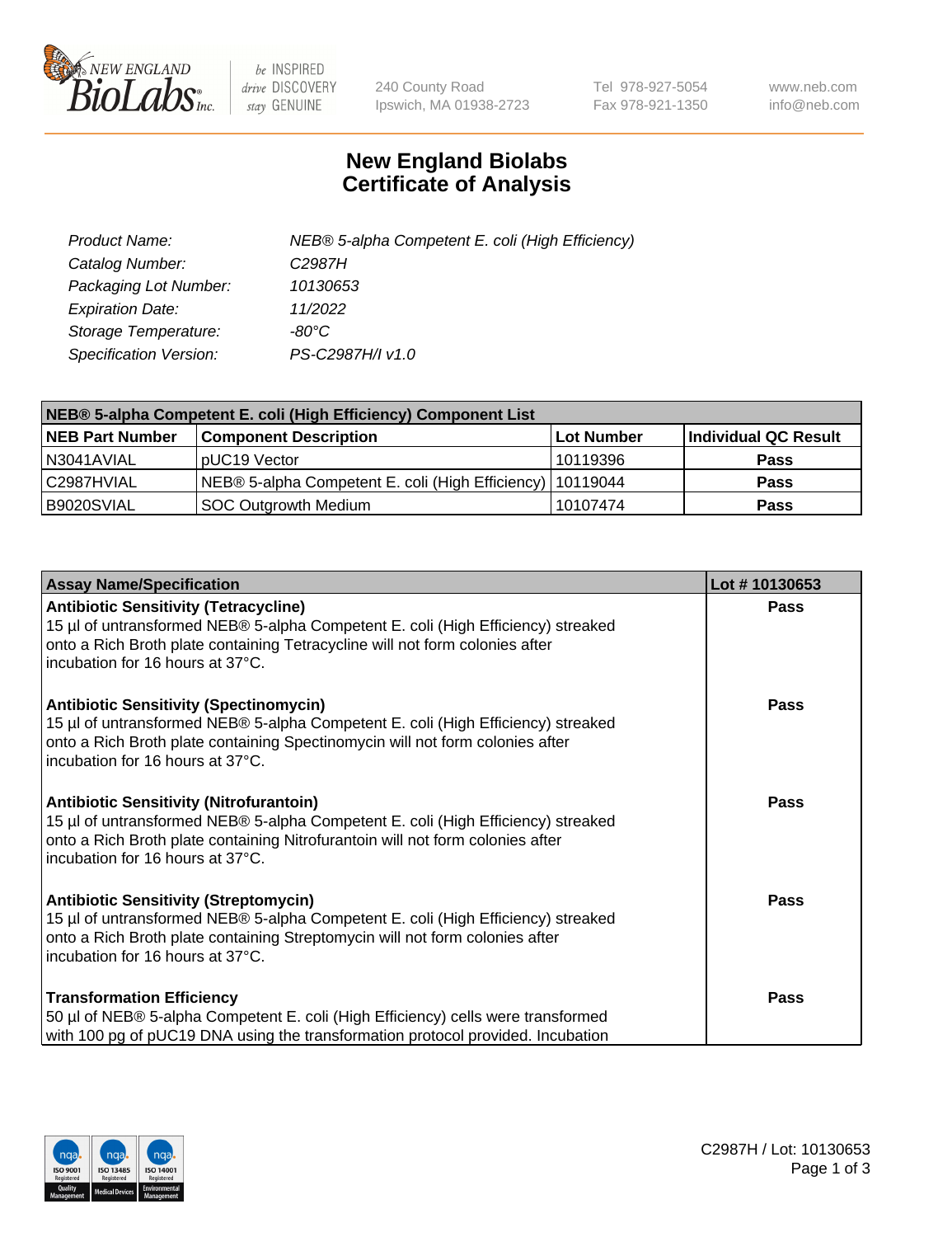

be INSPIRED drive DISCOVERY stay GENUINE

240 County Road Ipswich, MA 01938-2723 Tel 978-927-5054 Fax 978-921-1350

www.neb.com info@neb.com

| <b>Assay Name/Specification</b>                                                                                                                                                                                                                            | Lot #10130653 |
|------------------------------------------------------------------------------------------------------------------------------------------------------------------------------------------------------------------------------------------------------------|---------------|
| overnight on LB-Ampicillin plates at 37°C resulted in >1 x 10e9 cfu/µg of DNA.                                                                                                                                                                             |               |
| Blue-White Screening (α-complementation, Competent Cells)<br>NEB® 5-alpha Competent E. coli (High Efficiency) were shown to be suitable for<br>blue/white screening by $\alpha$ -complementation of the $\beta$ -galactosidase gene using pUC19.           | Pass          |
| Phage Resistance ( $\phi$ 80)<br>15 µl of untransformed NEB® 5-alpha Competent E. coli (High Efficiency) streaked<br>onto a Rich Broth plate does not support plaque formation by phage $\phi$ 80 after<br>incubation for 16 hours at 37°C.                | Pass          |
| <b>Antibiotic Sensitivity (Chloramphenicol)</b><br>15 µl of untransformed NEB® 5-alpha Competent E. coli (High Efficiency) streaked<br>onto a Rich Broth plate containing Chloramphenicol will not form colonies after<br>incubation for 16 hours at 37°C. | Pass          |
| <b>Antibiotic Sensitivity (Chloramphenicol)</b><br>15 µl of untransformed NEB® 5-alpha Competent E. coli (High Efficiency) streaked<br>onto a Rich Broth plate containing Chloramphenicol will not form colonies after<br>incubation for 16 hours at 37°C. | Pass          |
| <b>Antibiotic Sensitivity (Kanamycin)</b><br>15 µl of untransformed NEB® 5-alpha Competent E. coli (High Efficiency) streaked<br>onto a Rich Broth plate containing Kanamycin will not form colonies after incubation<br>for 16 hours at 37°C.             | Pass          |
| <b>Antibiotic Sensitivity (Ampicillin)</b><br>15 µl of untransformed NEB® 5-alpha Competent E. coli (High Efficiency) streaked<br>onto a Rich Broth plate containing Ampicillin will not form colonies after<br>incubation for 16 hours at 37°C.           | <b>Pass</b>   |

This product has been tested and shown to be in compliance with all specifications.

One or more products referenced in this document may be covered by a 3rd-party trademark. Please visit <www.neb.com/trademarks>for additional information.